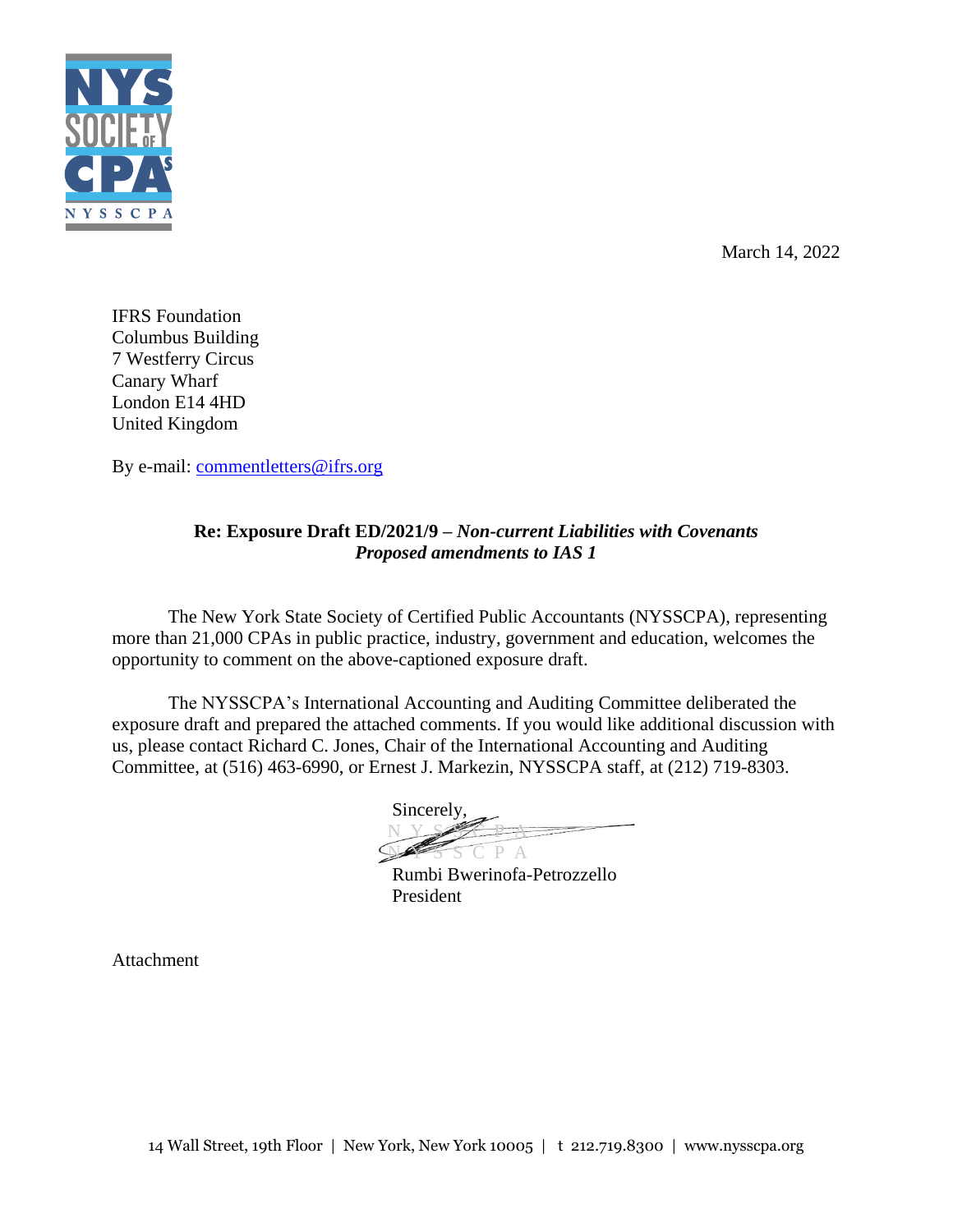

# **NEW YORK STATE SOCIETY OF CERTIFIED PUBLIC ACCOUNTANTS**

# **COMMENTS ON**

# **EXPOSURE DRAFT ED/2021/9 –** *NON-CURRENT LIABILITIES WITH COVENANTS PROPOSED AMENDMENTS TO IAS 1*

**March 14, 2022**

**Principal Drafter**

**Richard C. Jones**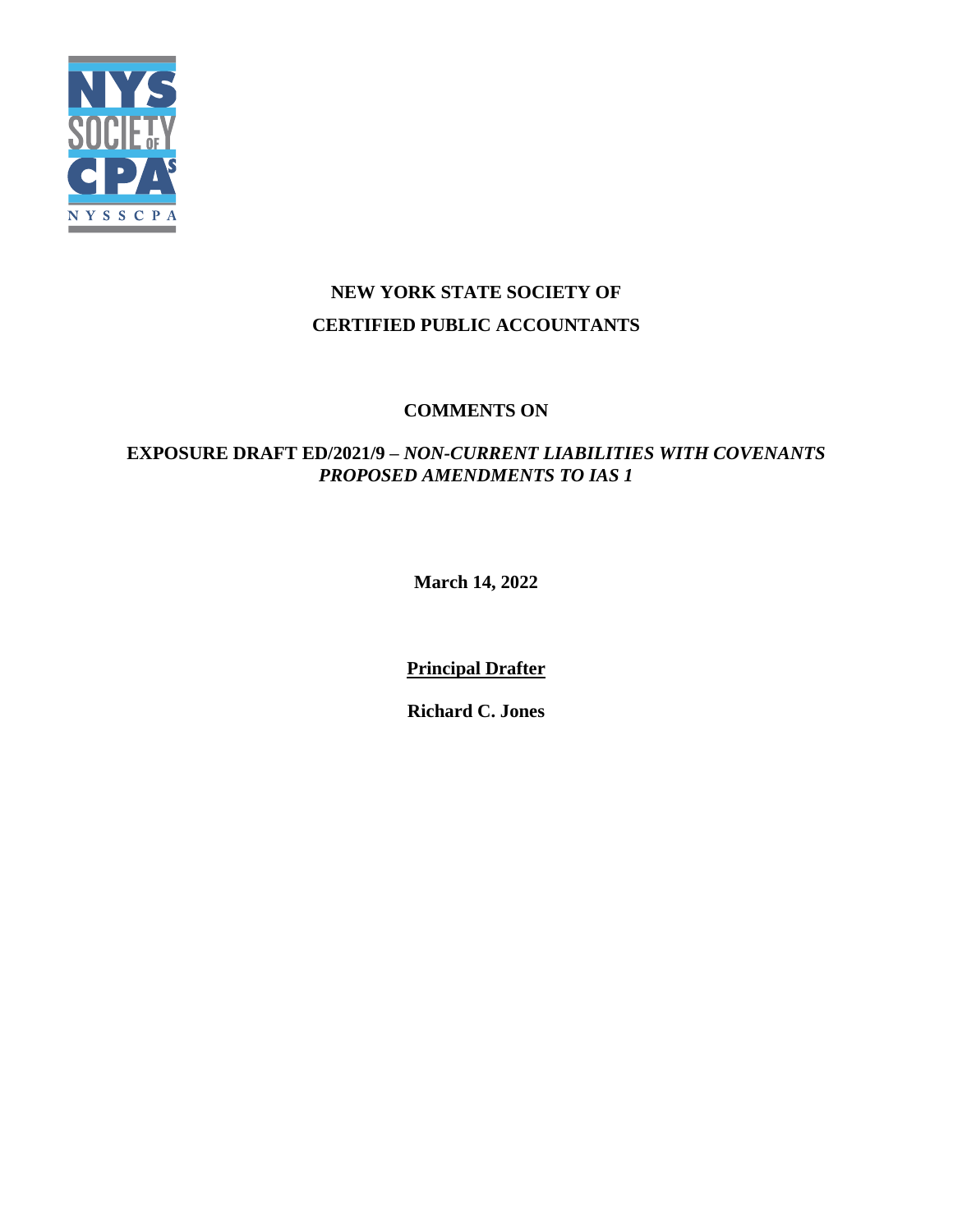#### **NYSSCPA 2021–2022 Board of Directors**

Rumbidzai Bwerinofa-Petrozzello, *President* Lynne M. Fuentes, *President-Elect* Thomas S. Pirro *Secretary/Treasurer* Kelly Capron, *Vice President* Kimberly G. Johnson, *Vice President* Kevin Matz, *Vice President* Patricia A. McGrath, *Vice President* David G. Young *Vice President* Joanne S. Barry, *ex officio*

Edward L. Arcara Steven K. Baierlein Ramona Cedeno Margaret Chen William H. Dresnack Zachary Gordon Orumé A. Hays Elliot L. Hendler William C. Huether John B. Huttlinger Michael R. Koeppel Katelyn Kogan Edward N. Lee Philip J. London Shmueli Milecki Michael E. Milisits

John A. Mourer Lisa A. Mrkall Maria L. Petrollese Jennifer Pickett Alexander Resnick Ronald F. Ries Sharon Sica-Costanzo Denise M. Stefano Jennifer Stone Marie E. Suppa A'Isha Torrence Mark M. Ulrich Liren Wei Charles J. Weintraub Craig A. Zellar

#### **NYSSCPA 2021–2022 Accounting and Auditing Oversight Committee**

Margaret A. Wood, *Chair* Diane L. Jules, *Vice Chair* Jennifer L. Biundo Sharon Brenner

Jeannette S. Buttler Richard C. Jones Bonnie S. Mann-Falk Ashley E. Mayer

Renee Mikalopas-Cassidy Sean C. Prince Robert M. Rollmann George I. Victor

#### **NYSSCPA 2021–2022 International Accounting and Auditing Committee**

Andreas A. Alexandrou Charles A. Harris II Sean C. Prince Kathleen M. Bakarich Nicholas Hart Nilliam M. Stocker III Francesco Bellandi Jean-Pierre Henderson George I. Victor Michael Burke Diane L. Jules Lily H. Wang Jeffery M. Gellman Michael R. McMurtry Margaret A. Wood

Richard C. Jones, *Chair* Yamei Guo Renee Mikalopas-Cassidy

#### **NYSSCPA Staff**

Keith Lazarus Ernest J. Markezin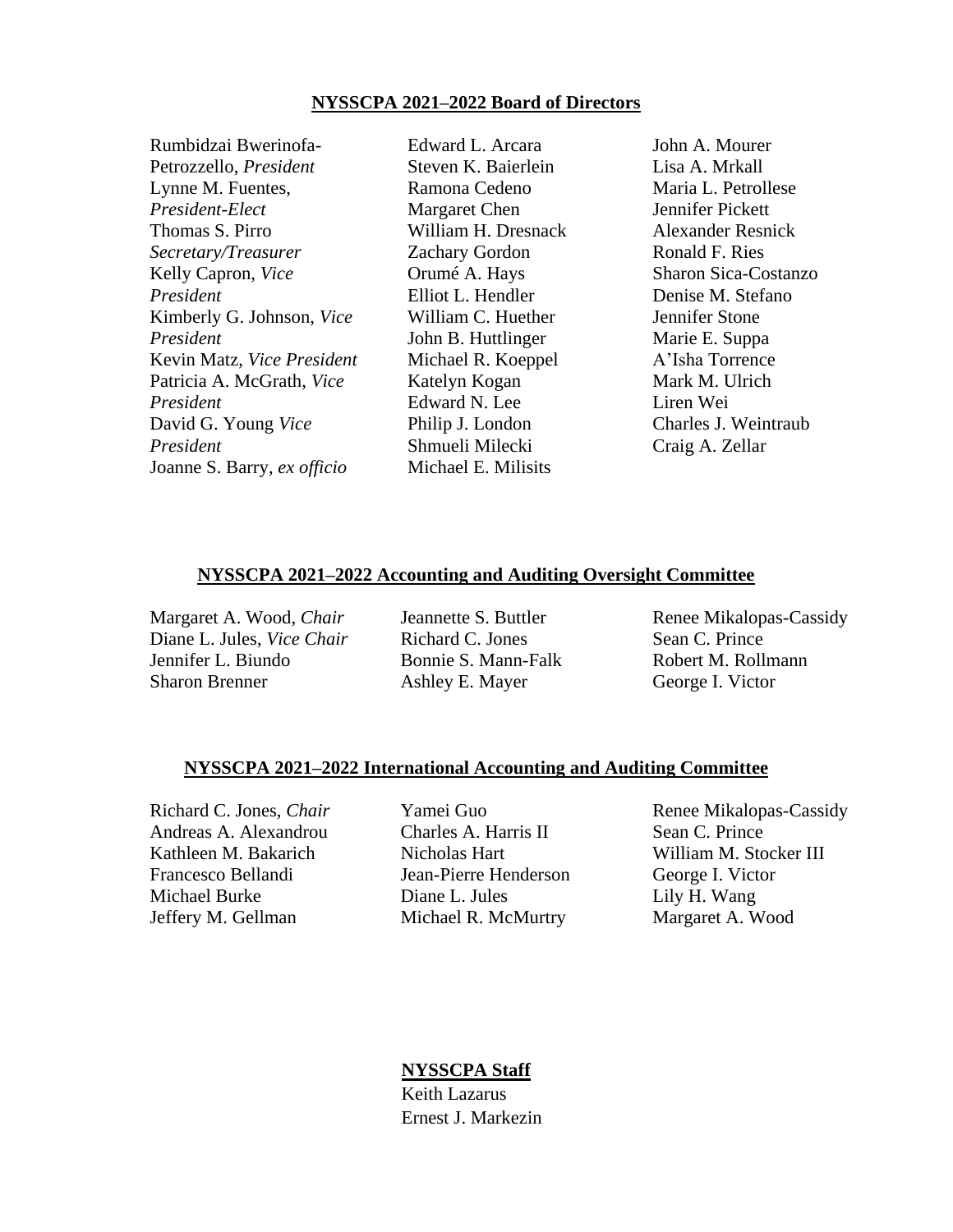### **New York State Society of Certified Public Accountants**

#### **Comments on**

# **Exposure Draft ED/2021/9 –** *Non-current Liabilities with Covenants Proposed amendments to IAS 1*

We welcome the opportunity to respond to the International Accounting Standards Board's (IASB or the Board) invitation to comment on its Exposure Draft – *Non-current Liabilities with Covenants, Proposed amendments to IAS 1* (ED).

We offer our responses to the Questions for Respondents below.

#### **Questions for Respondents**

#### **Question 1—Classification and disclosure (paragraphs 72B and 76ZA(b))**

The Board proposes to require that, for the purposes of applying paragraph 69(d) of IAS 1, specified conditions with which an entity must comply within twelve months after the reporting period have no effect on whether an entity has, at the end of the reporting period, a right to defer settlement of a liability for at least twelve months after the reporting period. Such conditions would therefore have no effect on the classification of a liability as current or non-current. Instead, when an entity classifies a liability subject to such conditions as noncurrent, it would be required to disclose information in the notes that enables users of financial statements to assess the risk that the liability could become repayable within twelve months, including:

a) the conditions (including, for example, their nature and the date on which the entity must comply with them);

b) whether the entity would have complied with the conditions based on its circumstances at the end of the reporting period; and

c) whether and how the entity expects to comply with the conditions after the end of the reporting period.

Paragraphs BC15–BC17 and BC23–BC26 of the Basis for Conclusions explain the Board's rationale for this proposal.

Do you agree with this proposal? Why or why not? If you disagree with the proposal, please explain what you suggest instead and why.

#### **Response:**

Yes, we agree with the Board's proposed amendments to IAS 1, *Presentation of Financial Statements*, clarifying the application of ¶69(d) for the specific condition indicated in ¶72B(b) in which the "entity is required to comply with the condition only within twelve months after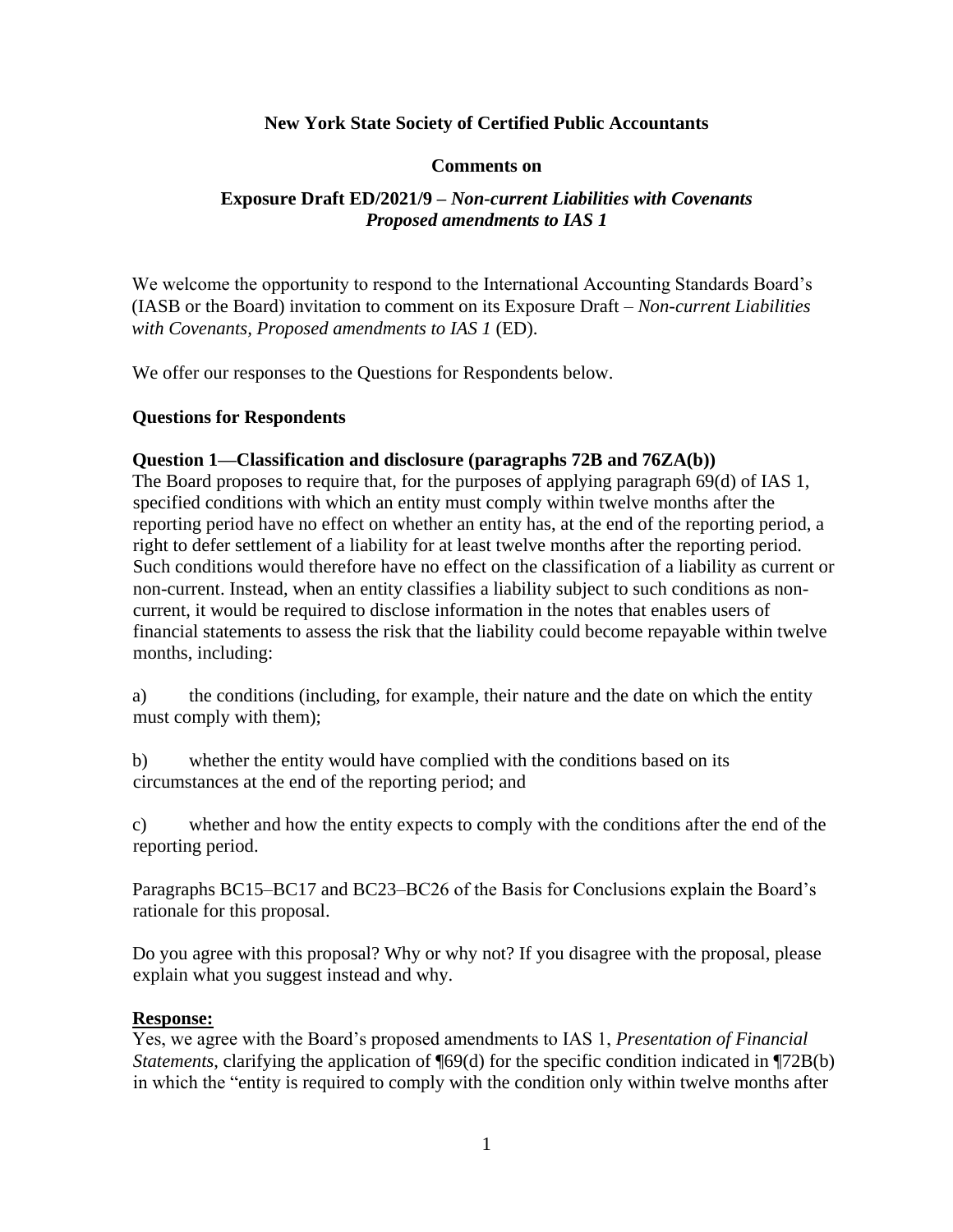the reporting period (for example, a condition based on the entity's financial position six months after the end of the reporting period)."

Additionally, when an entity classifies a liability subject to such conditions as non-current, we agree with the Board's proposed requirements, as proposed in ¶76ZA of the ED, that the entity:

a) Present such liabilities separately in its balance sheet, and

b) Provide disclosures (a) and (b) above (and as specified in **¶76ZA(b)** of the ED) in the financial statement notes to enable financial statement users to assess the risk that the liability could become repayable within twelve months.

However, with respect to disclosure (c), we believe such disclosure should be required when the entity determines that they might be unable "to comply with the conditions" of the obligation at the reporting period or the entity anticipates that they might be unable to comply with the related conditions at the time such conditions become effective.

# **Question 2—Presentation (paragraph 76ZA(a))**

The Board proposes to require an entity to present separately, in its statement of financial position, liabilities classified as non-current for which the entity's right to defer settlement for at least twelve months after the reporting date is subject to compliance with specified conditions within twelve months after the reporting period.

Paragraphs BC21–BC22 of the Basis for Conclusions explain the Board's rationale for this proposal.

Do you agree with this proposal? Why or why not? If you disagree with the proposal, do you agree with either alternative considered by the Board (see paragraph BC22)? Please explain what you suggest instead and why.

# **Response:**

We agree with the Board's intent as stated in paragraphs BC 21 a-c. However, we do not support separate presentation in the statement of financial position for all liabilities with conditions with which an entity has complied at the reporting date, based on its circumstances at that date, because we believe that requirement to be too broad and, in some circumstances, would include a significant portion of an entity's reported liabilities, particularly when the related conditions are subjective, i.e., non-financial.

Thus, we agree with the alternative view expressed in paragraph BC22(b) that the Board should specifically require "separate presentation only for liabilities with conditions with which an entity would not have complied based on its circumstances at the reporting date" provided the Board can develop criteria on "how an entity assesses compliance with nonfinancial conditions or financial performance conditions for the purposes of that separate presentation, which would introduce complexity."

# **Question 3—Other aspects of the proposal**

The Board proposes to: